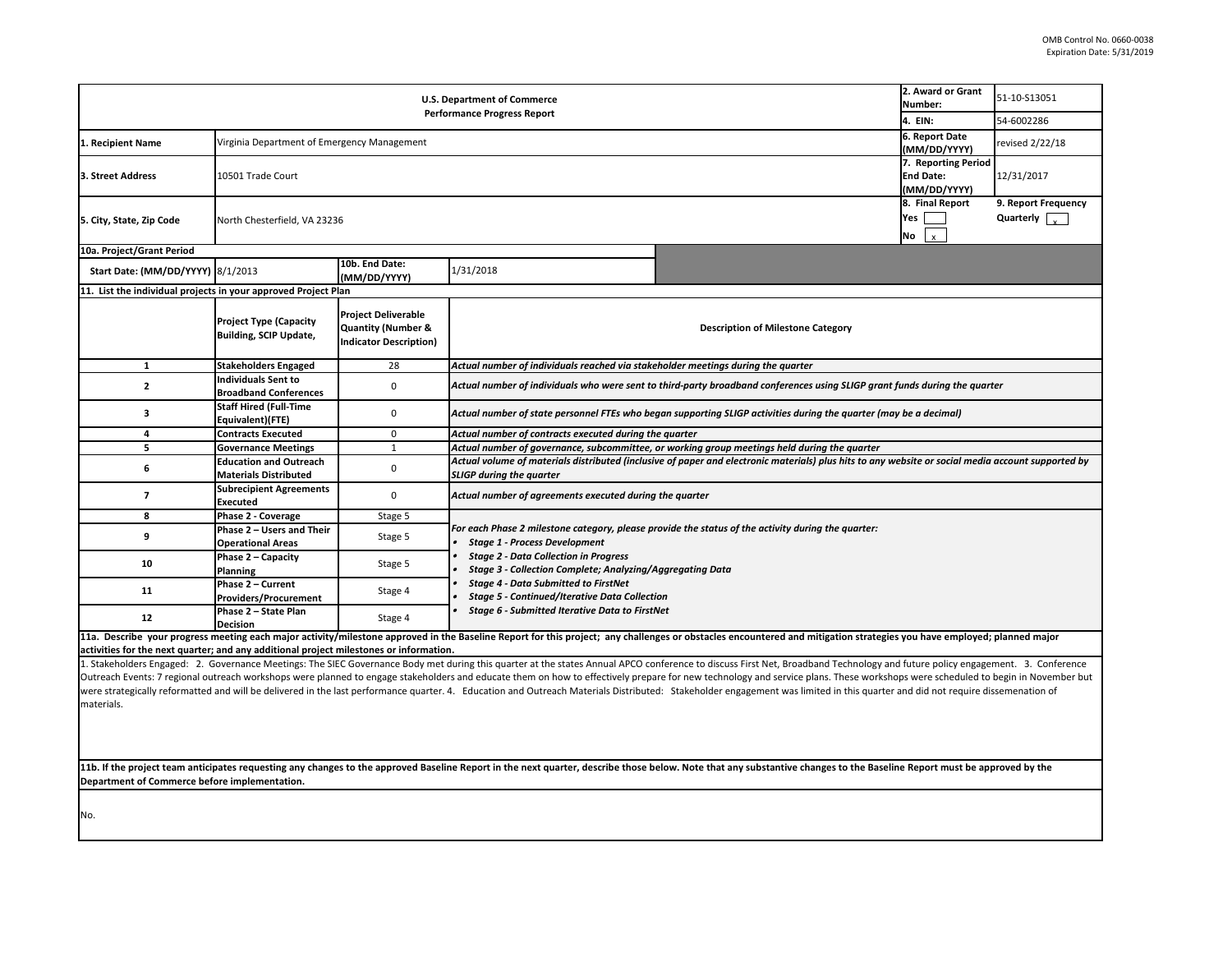The State's Interoperability Executive Committee continues to be engaged and identified working groups/committees to assist in the evaluation of the FirstNet plan as access to the FristNet Portal to assist in their evaluation.

The States Interoperability Program Manager resigned from the position in October, however program initiatives have continued to be carried out by the Deputy Secr Manager, and VDEM Grants Office.

| retary of Public Safety and Homeland Security, Interim Program   |                                                                                                                                   |  |
|------------------------------------------------------------------|-----------------------------------------------------------------------------------------------------------------------------------|--|
| is presented to the Commonwealth. This group was identified with |                                                                                                                                   |  |
|                                                                  |                                                                                                                                   |  |
|                                                                  |                                                                                                                                   |  |
|                                                                  |                                                                                                                                   |  |
|                                                                  |                                                                                                                                   |  |
|                                                                  | Change                                                                                                                            |  |
| Deputy Secretary of Pubic<br>Safety Homeland Security            |                                                                                                                                   |  |
|                                                                  | FT Program Manager resigned<br>10/2017. Grant Administrator<br>currently serves as Acting<br>Program Manager beginning<br>10/2017 |  |
|                                                                  |                                                                                                                                   |  |
|                                                                  |                                                                                                                                   |  |
|                                                                  |                                                                                                                                   |  |
|                                                                  |                                                                                                                                   |  |
| <b>Total Federal Funds</b><br><b>Allocated</b>                   | <b>Total Matching Funds</b><br><b>Allocated</b>                                                                                   |  |
| \$229,072                                                        |                                                                                                                                   |  |
| \$90,000                                                         | \$22,500.00                                                                                                                       |  |
|                                                                  |                                                                                                                                   |  |
| \$246,213                                                        |                                                                                                                                   |  |
|                                                                  |                                                                                                                                   |  |

| <b>Job Title</b>                                                                                                                      | 12b. Staffing Table - Please include all staff that have contributed time to the project. Please do not remove individuals from this table.<br>FTE%<br><b>Project (s) Assigned</b> |                                           |                                 |                      |                                      |                   | Change          |                                                                              |                                                                                                                                   |
|---------------------------------------------------------------------------------------------------------------------------------------|------------------------------------------------------------------------------------------------------------------------------------------------------------------------------------|-------------------------------------------|---------------------------------|----------------------|--------------------------------------|-------------------|-----------------|------------------------------------------------------------------------------|-----------------------------------------------------------------------------------------------------------------------------------|
| <b>SWIC</b>                                                                                                                           | 0%                                                                                                                                                                                 | <b>PSBN, FirstNet</b>                     |                                 |                      |                                      |                   |                 | Deputy Secretary of Pubic<br>Safety Homeland Security<br>named SWIC 10/2017. |                                                                                                                                   |
| IO Program Manager                                                                                                                    | 50%                                                                                                                                                                                | <b>PSBN, FirstNet</b>                     |                                 |                      |                                      |                   |                 |                                                                              | FT Program Manager resigned<br>10/2017. Grant Administrator<br>currently serves as Acting<br>Program Manager beginning<br>10/2017 |
| <b>Grant Adminstrator</b>                                                                                                             |                                                                                                                                                                                    |                                           |                                 |                      |                                      |                   |                 |                                                                              |                                                                                                                                   |
|                                                                                                                                       | 50%                                                                                                                                                                                | PSBN, FirstNet                            |                                 |                      |                                      |                   |                 |                                                                              |                                                                                                                                   |
|                                                                                                                                       |                                                                                                                                                                                    |                                           |                                 |                      |                                      |                   |                 |                                                                              |                                                                                                                                   |
| 13. Subcontracts (Vendors and/or Subrecipients)                                                                                       |                                                                                                                                                                                    |                                           |                                 |                      |                                      |                   |                 |                                                                              |                                                                                                                                   |
| 13a. Subcontracts Table - Include all subcontractors. The totals from this table must equal the "Subcontracts Total" in Question 14f. |                                                                                                                                                                                    |                                           |                                 |                      |                                      |                   |                 |                                                                              |                                                                                                                                   |
| <b>Name</b>                                                                                                                           | <b>Subcontract Purpose</b>                                                                                                                                                         |                                           | <b>Type</b><br>(Vendor/Subrec.) | RFP/RFQ Issued (Y/N) | Contract<br><b>Executed</b><br>(Y/N) | <b>Start Date</b> | <b>End Date</b> | <b>Total Federal Funds</b><br><b>Allocated</b>                               | <b>Total Matching Funds</b><br><b>Allocated</b>                                                                                   |
| Regional Coordination/Outreach/Office<br>Mgr                                                                                          | Organize stakeholder meetings;<br>maintain website and awareness                                                                                                                   | Caliper                                   | Vendor                          | $\mathsf{v}$         | Y                                    | 10/1/2013         | 1/31/2018       | \$229,072                                                                    |                                                                                                                                   |
| <b>Regional Coordination</b>                                                                                                          | MACINAC                                                                                                                                                                            | All Hazards                               | Subrec                          | N                    | Y                                    | 2/25/2014         | 6/30/2016       | \$90,000                                                                     | \$22,500.00                                                                                                                       |
| Project Management                                                                                                                    | Project Management and Support<br>for FirstNet                                                                                                                                     | Center for Innovative<br>Technology (CIT) | Subrec                          | $\mathsf{N}$         | Y                                    | 7/1/2015          | 1/28/2018       | \$246,213                                                                    |                                                                                                                                   |
| Interop Conference                                                                                                                    | APCO                                                                                                                                                                               |                                           |                                 | N                    | N                                    |                   |                 | \$50,000                                                                     |                                                                                                                                   |
| Website Development and Deployment                                                                                                    | FirstNet Website for outreach and<br>information dissemination                                                                                                                     | VERT Mobile, LLC                          | Vendor                          | <b>V</b>             | Y                                    | 5/4/2017          | 1/31/2018       | \$34,491                                                                     |                                                                                                                                   |
| Regional State Plan Evaluation                                                                                                        | Multi independent review and<br>analysis of state plan                                                                                                                             | Old Dominion University                   | Vendor                          | N                    | Y                                    | 8/4/2017          | 11/30/2017      | \$150,000                                                                    |                                                                                                                                   |
| <b>State Plan Evaluation</b>                                                                                                          | Independent review and analysis of<br>state plan                                                                                                                                   | Televate                                  | Vendor                          | Y                    | Y                                    | 7/17/2017         | 12/31/2017      | \$163,965                                                                    |                                                                                                                                   |
| Conference Planning, Logistics and<br>Coordinator                                                                                     | Lead in the support, planning and<br>facilitation of regional conferences                                                                                                          | <b>CADMUS</b>                             | Vendor                          | Y                    | Y                                    | 6/16/2017         | 9/30/2017       | \$97,125                                                                     |                                                                                                                                   |
| Conference Planning, Logistics and<br>Coordinator                                                                                     | Lead in the support, planning and<br>facilitation of regional conferences                                                                                                          | TBD                                       | Vendor                          | ${\sf N}$            | N                                    | 10/12/2017        | 2/28/2018       | \$165,000                                                                    |                                                                                                                                   |
| 13b. Describe any challenges encountered with vendors and/or subrecipients.                                                           |                                                                                                                                                                                    |                                           |                                 |                      |                                      |                   |                 |                                                                              |                                                                                                                                   |

The total amount of contracts now exceeds the orginal budget due to the execution of CIT. Some costs that were orginally budgeted in non-contractual costs have been rolled into that contract. This has been accounted for in

## **11d. Describe any success stories or best practices you have identified. Please be as specific as possible.**

**11c. Provide any other information that would be useful to NTIA as it assesses this project's progress.** 

**12a. If the project is not fully staffed, describe how any lack of staffing may impact the project's time line and when the project will be fully staffed.**

**12. Personnel**